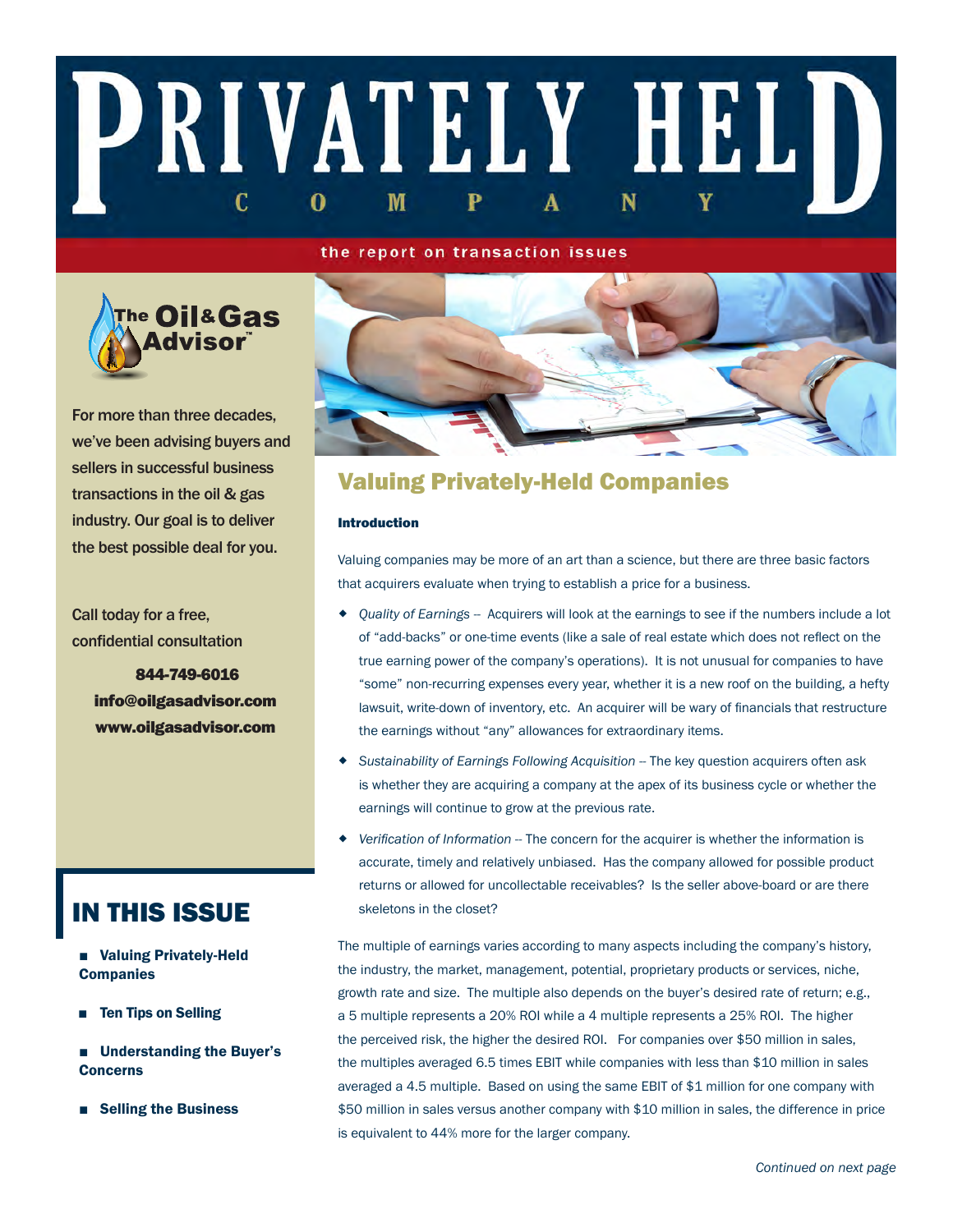## Valuing Privately-Held Companies (continued from front page)

#### Measuring Earnings

When a seller talks about earnings, one has to really define earnings; e.g., EBIT or EBITDA; 2014 earnings or 2015 projected earnings; EBITDA - CAP X; reinstated without prerequisites but with add-backs, etc. Sometimes intermediaries will submit a selling memorandum and the earnings will be recast including all the owner's (CEO) salary and compensation – Wow!

When an acquirer is analyzing earnings, he or she will want to know, is it for one year, three years, interim earnings annualized, combination of reporting periods, projections, etc.? What is the time frame for measuring earnings and what is the trend of earnings?

Another concern in measuring earnings in the future is what changes might affect earnings such as an increase in rent, family members off the payroll, loss of key customers and/or vendors, etc? Beware of companies that are locked into long-term contracts in which they are unable to raise prices or companies in a commodity- type business in which there is unrealistic market pricing.

#### Key Considerations

The following questions are useful in understanding a business and valuing a company more prudently:

- What's for sale? What's not for sale? Does it include real estate? Is some of the equipment leased instead of owned?
- What assets are not earning money? Perhaps these assets should be sold off.
- What is proprietary? Consider formulations, patents, software, etc.
- What is the company's competitive advantage? Is it a certain niche, superior marketing or better manufacturing?
- What is the barrier of entry? Is it capital, low labor, tight relationships?
- What about employment agreements/non-competes? Has the seller failed to secure these agreements from key employees?
- How does one grow the business? Maybe it can't be grown.
- How much working capital does one need to run the business?
- What is the depth of management and how dependent is the business on the owner/manager?
- How is the financial reporting undertaken and recorded and how does management adjust the business accordingly?

#### Check List for Valuation

*1. Start with the Business*

- ◆ Value Drivers:
	- Size, growth rate, management, niche, history
- Value Detractors:
	- Customer concentration
	- Poor financials
	- -Outdated M&E
	- Few assets
	- Lack of agreements with employees, customers, suppliers
	- Poor exit possibilities
	- Small market
	- Potential technology changes
	- Product or service very price sensitive
- *2. Financial Analysis:* 
	- Market Value comparables
	- Multiple of Earnings based on rate of return desired
- *3. Structure and Terms:* 
	- ◆ 100% cash at closing could reduce price 20%
- *4. Second Opinion:* 
	- Even professionals need a sounding board
- *5. Indications of High Value:*
	- ◆ High sustainable cash flow
	- ◆ Expected industry growth
	- Good market share
	- Competitive advantage location/exclusive product line
	- Undervalued assets land/equipment
	- ◆ Healthy working capital
	- Low failure rate in industry
	- Modern well-kept plant
- *6. Indications of Low Value:*
	- ◆ Poor outlook for industry
		- foreign competition
		- price cutting
		- regulations
		- taxes
		- material costs
	- Distressed circumstances
	- History of problems
		- employees, customers, suppliers, litigation
	- ◆ Heavy debt load

#### Conclusion

The above information is helpful in determining what multiple of earnings or what discounted cash flow rate to incorporate; however, it doesn't determine the actual number. Much of the information above will influence the person's perception of value. Valuation is often in the eyes of the beholder, regardless of whether the price is rational.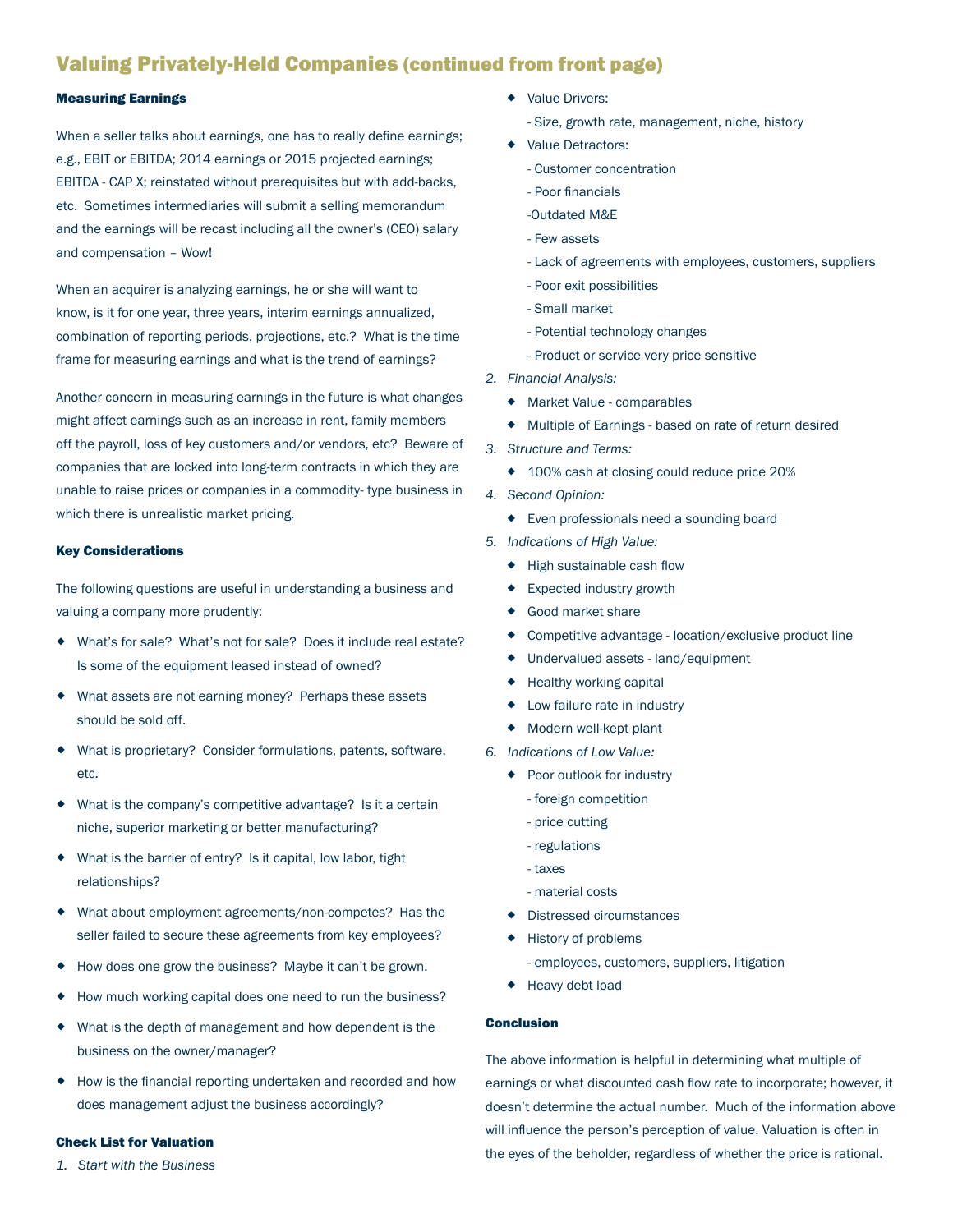### Ten Tips on Selling

- 1. The decision to sell is not irreversible, but it should be firm. In the sale of a family business, it is important that it is not just the majority owner who is involved, but that all the family members who have some ownership, or who work in the business, are brought into the selling process. Hopefully they are in concert with the decision to sell. For non-family private businesses, all stockholders should be apprised of the situation.
- 2. Decide up front who is going to be the ultimate manager of the selling process so there is no ambiguity later on. Decide whether it should be the majority owner, the CEO, the intermediary or some other logical person.
- 3. Set time frames on the selling process in order to have milestones. For example, set time frames for completion of selling memorandum, contact of potential buyers, receipt of Letter of Intent, timeline for closing, etc.
- 4. Partner with real professionals. Improper advice could cost you tenfold later on. In retaining an attorney, be sure he or she is a "transaction" attorney, not a divorce attorney. Make sure the intermediary properly screens and qualifies potential buyers.
- 5. Communicate with your banker about what you are doing. Bankers not only hate surprises, but if they are surprised, they may not be as cooperative when you need them most.
- 6. Target buyers who would consider your company to be the most valuable.
- 7. Openly recognize certain "on and off" balance sheet items such as customer pre-payments, work-in process billing, contract obligations, lease obligations, legal threats, etc.
- 8. Negotiate "stay agreements" with the owners or managers so they will not jump ship before the business is sold. Depending on the situation and the importance and number of people involved, a stay agreement could be equivalent to anywhere from two to six months salary.
- 9. Set up a complete file in one place of all relevant information the buyer and/or his due diligence team will ultimately request; e.g., contracts, distribution and purchase agreements, leases, licenses, intellectual property documents, etc.
- 10. If a buyer indicates he or she will be submitting an offer or Letter of Intent, tell them right up front what items you want to be included in the document:
	- ◆ Price and Terms
	- If asset purchase, what assets and liabilities are to be assumed
	- What contracts and warranties are to be assumed
	- Lease or purchase of real estate
	- Responsible for what employee contracts or severance agreements
	- $\bullet$  Time schedule of due diligence and closing

### Understand the Buyer's Concerns

The buyer is usually aware that the founder, owner, and CEO is principally responsible for running the business. If the company has no depth of management or is perceived to be a "one man band," the price for the business will be discounted. It is not wise for the CEO to overly brag about himself or let the seller know he has not taken a vacation in three years and works twelve hour days.

The buyer is particularly concerned whether the earnings are really there or if last year was a spike in earnings. Will the earnings continue? Is the seller justified in all those add-backs? Almost all businesses have "some" travel and entertainment (T&E) expenses.

As a seller, be prepared to answer these questions:

- ◆ How do you grow the company?
- What is the Company's competitive advantage?
- $\bullet$  If you had a million dollar windfall in the Company's checking account, what would you do with it?